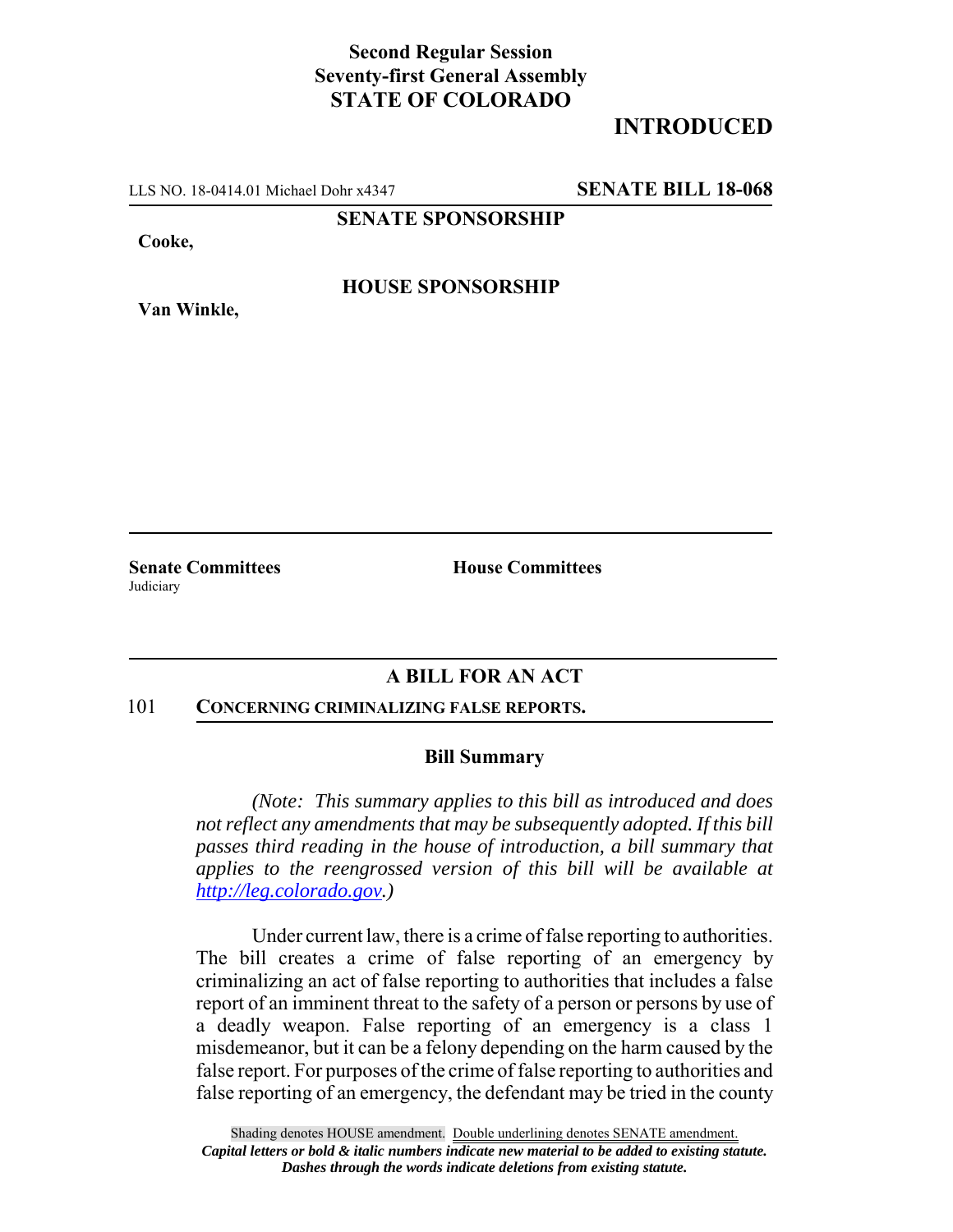where the defendant made the report, the county where the false report was communicated to law enforcement, or the county where law enforcement responded to the false report.

| $\mathbf{1}$   | Be it enacted by the General Assembly of the State of Colorado:             |
|----------------|-----------------------------------------------------------------------------|
| $\overline{2}$ | <b>SECTION 1.</b> In Colorado Revised Statutes, amend 18-8-111 as           |
| $\overline{3}$ | follows:                                                                    |
| $\overline{4}$ | 18-8-111. False reporting to authorities - false reporting of an            |
| 5              | <b>emergency</b> - definition. (1) (a) A person commits false reporting to  |
| 6              | authorities if:                                                             |
| $\overline{7}$ | $(a)$ (I) He or she knowingly:                                              |
| $8\,$          | (H) (A) Causes by any means, including but not limited to                   |
| 9              | activation, a false alarm of fire or other emergency or a false emergency   |
| 10             | exit alarm to sound or to be transmitted to or within an official or        |
| 11             | volunteer fire department, ambulance service, law enforcement agency,       |
| 12             | or any other government agency which deals with emergencies involving       |
| 13             | danger to life or property; or                                              |
| 14             | (H) (B) Prevents by any means, including but not limited to                 |
| 15             | deactivation, a legitimate fire alarm, emergency exit alarm, or other       |
| 16             | emergency alarm from sounding or from being transmitted to or within        |
| 17             | an official or volunteer fire department, ambulance service, law            |
| 18             | enforcement agency, or any other government agency that deals with          |
| 19             | emergencies involving danger to life or property; or                        |
| 20             | $\overline{(b)}$ (II) He OR SHE makes a report or knowingly causes the      |
| 21             | transmission of a report to law enforcement authorities of a crime or other |
| 22             | incident within their official concern when he OR SHE knows that it did     |
| 23             | not occur; or                                                               |
| 24             | $\overline{c}$ (III) He or she makes a report or knowingly causes the       |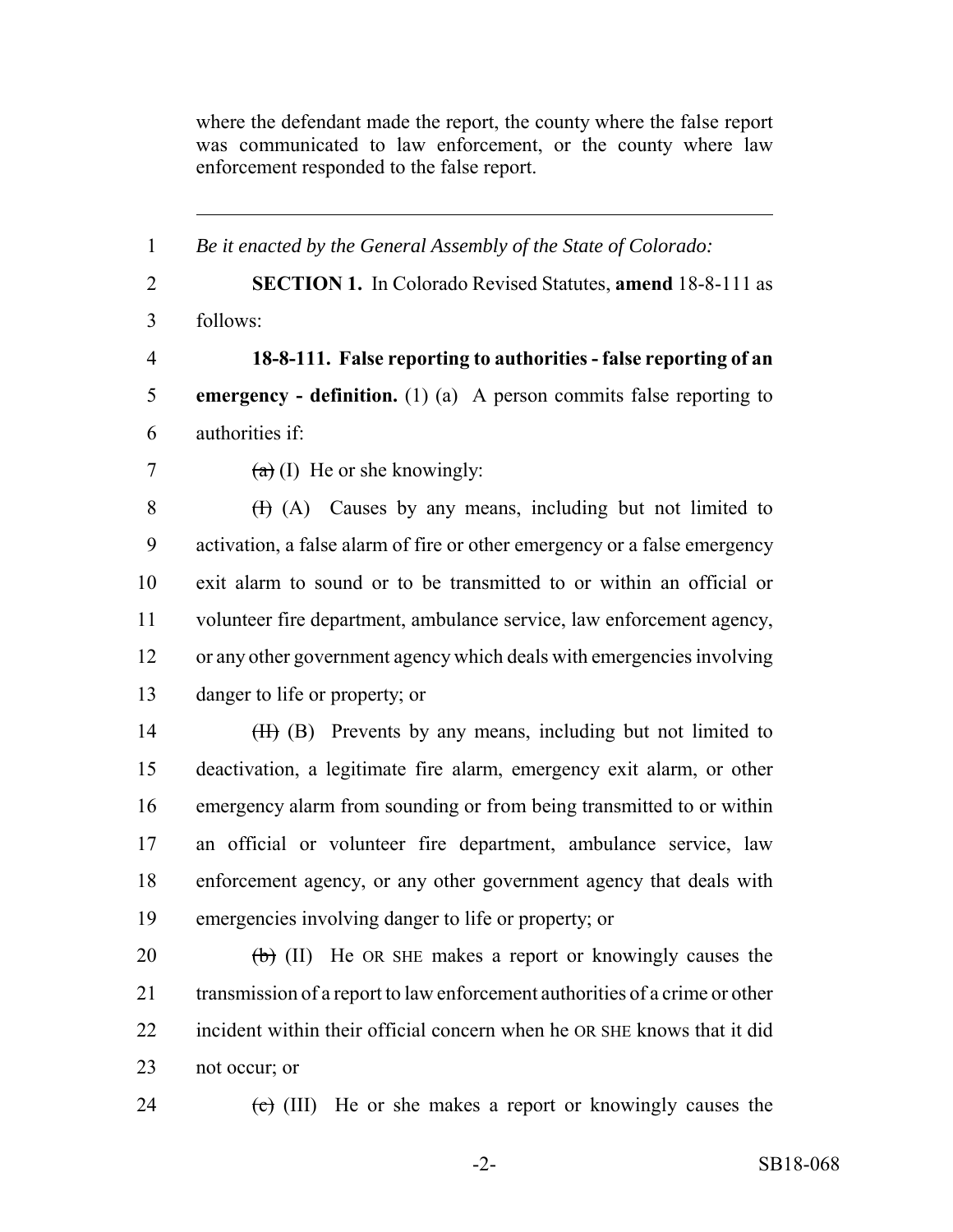transmission of a report to law enforcement authorities pretending to furnish information relating to an offense or other incident within their official concern when he or she knows that he or she has no such information or knows that the information is false; or

 $\frac{1}{2}$  (d) (IV) He or she knowingly provides false identifying information to law enforcement authorities.

7 (2) (b) False reporting to authorities is a class 3 misdemeanor; except that, if it is committed in violation of paragraph (a) of subsection 9 ( $\leftrightarrow$  SUBSECTION (1)(a)(I) of this section and committed during the commission of another criminal offense, it is a class 2 misdemeanor.

11  $(3)$  (c) For purposes of this section, "identifying information" means a person's name, address, birth date, social security number, or driver's license or Colorado identification number.

 (2) (a) A PERSON COMMITS FALSE REPORTING OF AN EMERGENCY IF HE OR SHE COMMITS AN ACT IN VIOLATION OF SUBSECTION (1) OF THIS SECTION THAT INCLUDES A FALSE REPORT OF AN IMMINENT THREAT TO THE 17 SAFETY OF A PERSON OR PERSONS BY USE OF A DEADLY WEAPON.

 (b) (I) EXCEPT AS OTHERWISE PROVIDED IN THIS SUBSECTION (2)(b), FALSE REPORTING OF AN EMERGENCY IS A CLASS 1 MISDEMEANOR. **(II) FALSE REPORTING OF AN EMERGENCY IS A CLASS 6 FELONY IF:**  (A) THE THREAT CAUSES THE OCCUPANTS OF A BUILDING, PLACE OF ASSEMBLY, OR FACILITY OF PUBLIC TRANSPORTATION TO BE DIVERTED FROM THEIR NORMAL OR CUSTOMARY OPERATIONS; OR

**(B)** THE EMERGENCY RESPONSE RESULTS IN BODILY INJURY OF ANOTHER PERSON.

26 (III) FALSE REPORTING OF AN EMERGENCY IS A CLASS 4 FELONY IF THE EMERGENCY RESPONSE RESULTS IN SERIOUS BODILY INJURY OF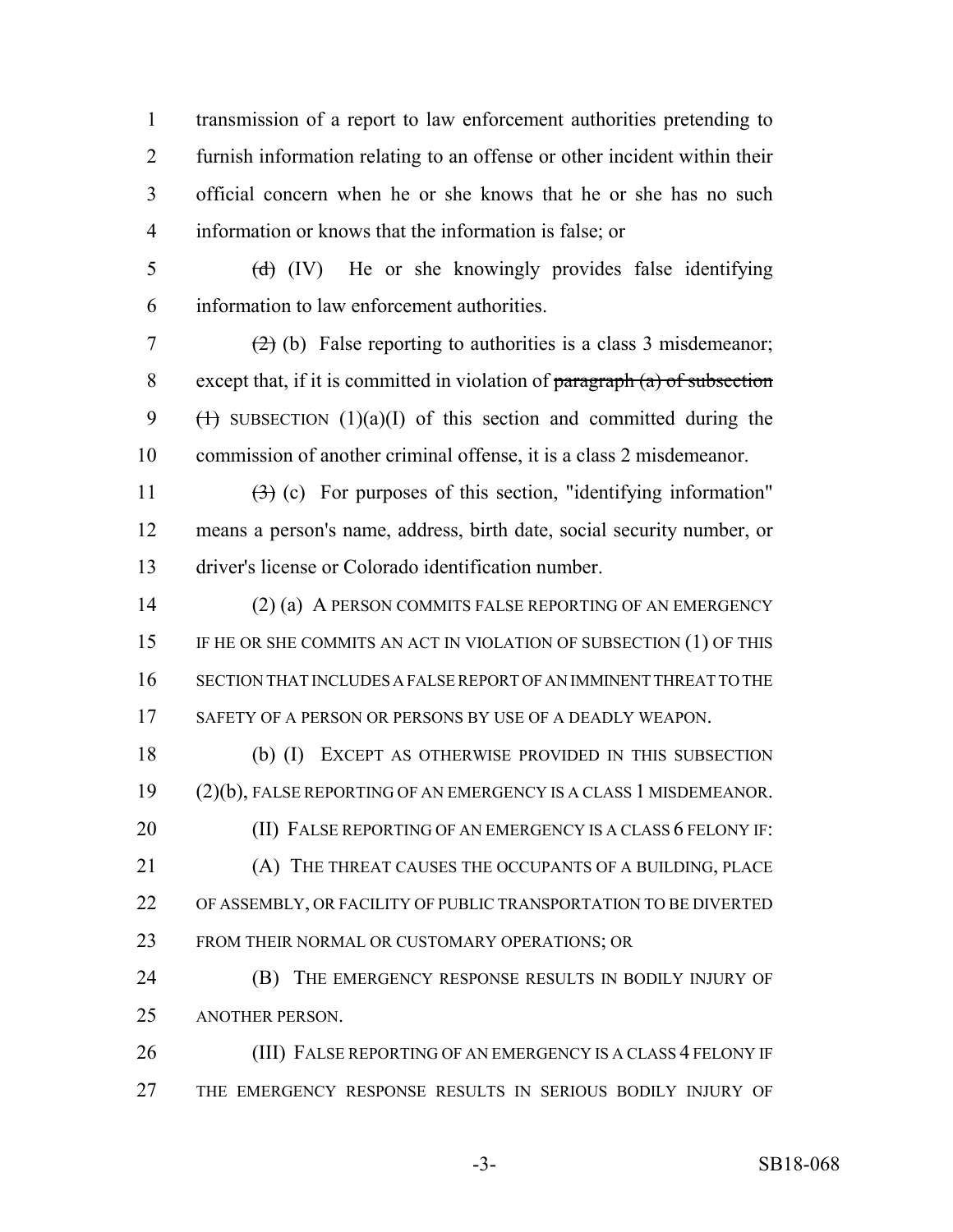ANOTHER PERSON.

**(IV) FALSE REPORTING OF AN EMERGENCY IS A CLASS 3 FELONY IF**  THE EMERGENCY RESPONSE RESULTS IN THE DEATH OF ANOTHER PERSON. (c) UPON A CONVICTION PURSUANT TO THIS SUBSECTION (2), IN ADDITION TO ANY OTHER SENTENCE IMPOSED OR RESTITUTION ORDERED, THE COURT SHALL SENTENCE THE DEFENDANT TO PAY RESTITUTION IN AN AMOUNT EQUAL TO THE COST OF ANY EMERGENCY RESPONSE OR EVACUATION, INCLUDING BUT NOT LIMITED TO FIRE AND POLICE RESPONSE, EMERGENCY MEDICAL SERVICE OR EMERGENCY PREPAREDNESS RESPONSE, AND TRANSPORTATION OF ANY INDIVIDUAL FROM THE BUILDING, PLACE OF ASSEMBLY, OR FACILITY OF PUBLIC TRANSPORTATION. 12 (d) IT IS NOT A DEFENSE TO A PROSECUTION PURSUANT TO THIS 13 SUBSECTION (2) THAT THE DEFENDANT OR ANOTHER PERSON DID NOT HAVE THE INTENT OR CAPABILITY OF COMMITTING THE THREATENED OR REPORTED ACT. (3) FOR PURPOSES OF SUBSECTIONS (1) AND (2) OF THIS SECTION, THE OFFENSE IS COMMITTED AND THE DEFENDANT MAY BE TRIED IN THE COUNTY WHERE THE DEFENDANT MADE THE REPORT, THE COUNTY WHERE THE FALSE REPORT WAS COMMUNICATED TO LAW ENFORCEMENT, OR THE COUNTY WHERE LAW ENFORCEMENT RESPONDED TO THE FALSE REPORT. (4) A VIOLATION OF THIS SECTION DOES NOT PRECLUDE A 22 CONVICTION FOR A VIOLATION OF ANY OTHER CRIMINAL OFFENSE. **SECTION 2.** In Colorado Revised Statutes, 18-8-802, **amend** (2) as follows: **18-8-802. Duty to report use of force by peace officers.** (2) Any peace officer who knowingly makes a materially false statement,

which the officer does not believe to be true, in any report made pursuant